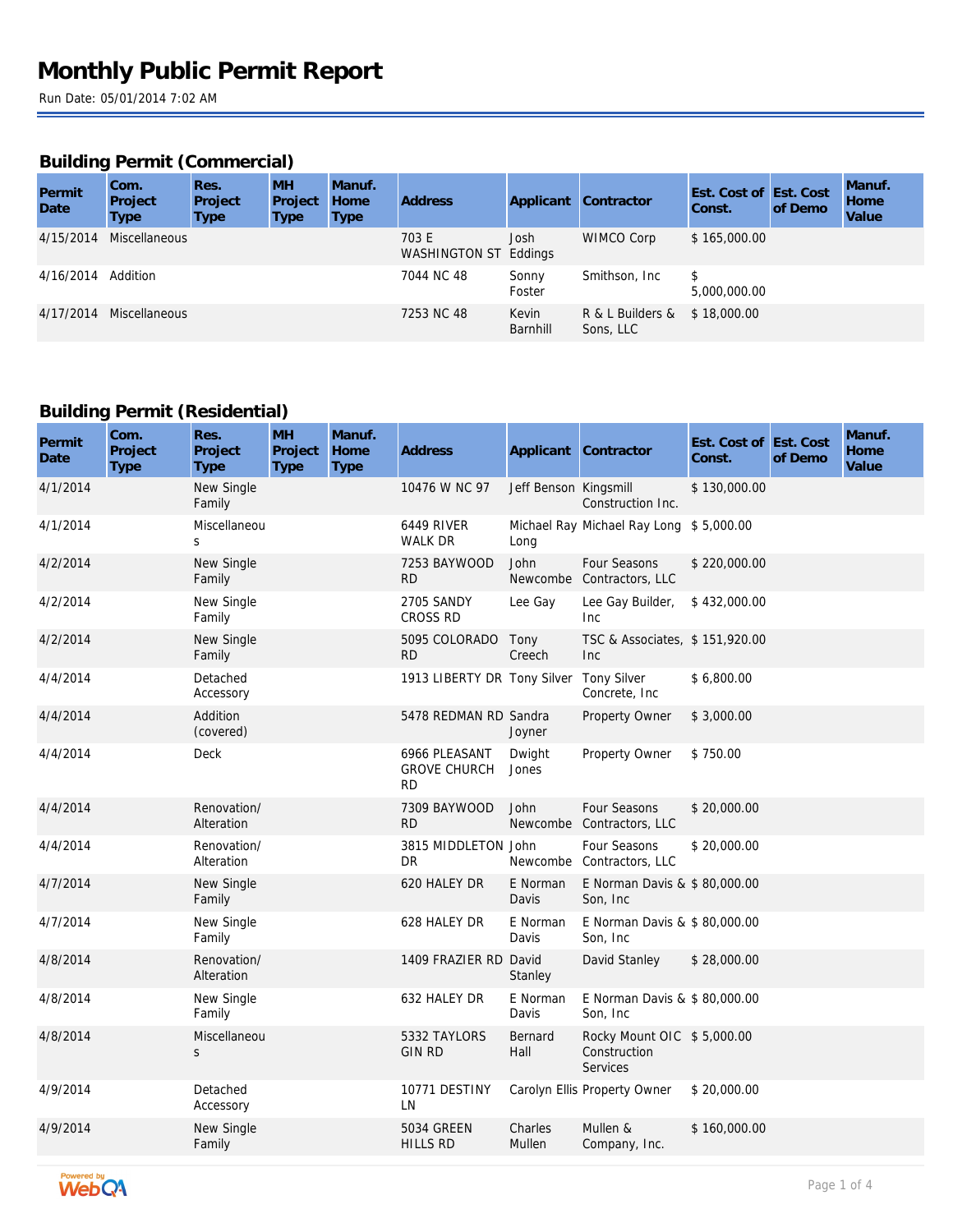# **Building Permit (Residential)**

| Permit<br>Date | Com.<br>Project<br><b>Type</b> | Res.<br>Project<br>Type   | <b>MH</b><br>Project<br>Type | Manuf.<br>Home<br><b>Type</b> | Address                                        | Applicant               | Contractor                                | Est. Cost of Est. Cost<br>Const. | of Demo | Manuf.<br>Home<br>Value |
|----------------|--------------------------------|---------------------------|------------------------------|-------------------------------|------------------------------------------------|-------------------------|-------------------------------------------|----------------------------------|---------|-------------------------|
| 4/10/2014      |                                | Detached<br>Accessory     |                              |                               | 5224 ALONZA LN Andrew                          | Melle                   | Property Owner                            | \$12,000.00                      |         |                         |
| 4/10/2014      |                                | Deck                      |                              |                               | 5224 ALONZA LN Andrew                          | Melle                   | Property Owner                            | \$7,000.00                       |         |                         |
| 4/10/2014      |                                | Addition<br>(covered)     |                              |                               | 629 GOLFERS LN                                 | R.E.<br>Thompson        | Thompson<br>Construction,<br>Inc., $R.E.$ | \$16,000.00                      |         |                         |
| 4/10/2014      |                                | Detached<br>Accessory     |                              |                               | 6371 GOLDEN<br>POND RD                         | <b>Rick</b><br>Cockrell | Ricky D. Cockrell                         | \$32,000.00                      |         |                         |
| 4/11/2014      |                                | Swimming<br>Pool          |                              |                               | 4283 RIVER BEND Ben<br><b>RD</b>               | Alexander               | Supreme Pools<br><b>LLC</b>               | \$25,000.00                      |         |                         |
| 4/14/2014      |                                | Swimming<br>Pool          |                              |                               | 8618 RICH RD                                   | Gerry<br>Sinnott        |                                           | \$29,986.00                      |         |                         |
| 4/14/2014      |                                | Renovation/<br>Alteration |                              |                               | 6822 WINDCHASE Joh<br><b>DR</b>                | Christian               | Property Owner                            | \$15,000.00                      |         |                         |
| 4/14/2014      |                                | Detached<br>Accessory     |                              |                               | 3761 ERADER LN                                 | Jesus<br>Aleman         | Occupant                                  | \$2,500.00                       |         |                         |
| 4/15/2014      |                                | Open Shelter<br>Detached  |                              |                               | 3668 SPRING<br>MILL TRAIL RD                   | Mozelle<br><b>Ricks</b> | Property Owner                            | \$1,200.00                       |         |                         |
| 4/15/2014      |                                | Renovation/<br>Alteration |                              |                               | 405 WOODFIELD<br><b>DR</b>                     | Jeanette<br>Manning     | Property Owner                            | \$10,000.00                      |         |                         |
| 4/16/2014      |                                | New Single<br>Family      |                              |                               | 117 VILLAGE LN                                 | Todd<br>Spikes          | <b>Todd Spikes</b>                        | \$58,000.00                      |         |                         |
| 4/16/2014      |                                | New Single<br>Family      |                              |                               | 119 VILLAGE LN                                 | Todd<br>Spikes          | <b>Todd Spikes</b>                        | \$58,000.00                      |         |                         |
| 4/16/2014      |                                | New Single<br>Family      |                              |                               | 2597<br>BRANDYMILL DR                          | John<br>Newcombe        | Four Seasons<br>Contractors, LLC          | \$225,000.00                     |         |                         |
| 4/17/2014      |                                | Detached<br>Accessory     |                              |                               | 704 GADWALL CT                                 | Chris<br><b>Buttler</b> | Property Owner                            | \$12,000.00                      |         |                         |
| 4/17/2014      |                                | Addition<br>(covered)     |                              |                               | 6341<br>STRICKLAND RD                          | Edward<br>Cozart        | Cozart Company,<br><b>Inc</b>             | \$35,000.00                      |         |                         |
| 4/17/2014      |                                | Renovation/<br>Alteration |                              |                               | 8767<br>STRICKLAND RD                          | Victor<br>Richardson    | Victor Richardson \$2,500.00              |                                  |         |                         |
| 4/17/2014      |                                | Renovation/<br>Alteration |                              |                               | 5585 POTTERS<br>CLAY CT                        | Charles<br>Mullen       | Mullen &<br>Company, Inc.                 | \$3,500.00                       |         |                         |
| 4/21/2014      |                                | Detached<br>Accessory     |                              |                               | 5805 FRAZIER RD Paul                           | Higgins                 | Property Owner                            | \$7,000.00                       |         |                         |
| 4/21/2014      |                                | New Single<br>Family      |                              |                               | 7474 BAYWOOD<br><b>RD</b>                      | John<br>Newcombe        | Four Seasons<br>Contractors, LLC          | \$250,000.00                     |         |                         |
| 4/21/2014      |                                | New Single<br>Family      |                              |                               | 1719 KINGFISHER John<br><b>CT</b>              |                         | Four Seasons<br>Newcombe Contractors, LLC | \$290,000.00                     |         |                         |
| 4/21/2014      |                                | Detached<br>Accessory     |                              |                               | 1719 KINGFISHER John<br>СT                     | Newcombe                | Four Seasons<br>Contractors, LLC          | \$30,000.00                      |         |                         |
| 4/22/2014      |                                | Deck                      |                              |                               | 7348 DRAUGHN<br>CT.                            | Jerry<br>Denton         | D & S Home<br>Improvements Inc            | \$2,500.00                       |         |                         |
| 4/22/2014      |                                | Detached<br>Accessory     |                              |                               | 8470 WHILSHIRE Andy Evans Property Owner<br>СT |                         |                                           | \$4,800.00                       |         |                         |
| 4/23/2014      |                                | Swimming<br>Pool          |                              |                               | 5543<br>BROOKRIDGE DR Alexander                | Ben                     | Supreme Pools<br>LLC                      | \$27,000.00                      |         |                         |
| 4/25/2014      |                                | Swimming<br>Pool          |                              |                               | 4715 FLAG POND<br>LOOP RD                      | Gerry<br>Sinnott        | Rising Sun Pools,<br>Incorporated         | \$38,976.00                      |         |                         |

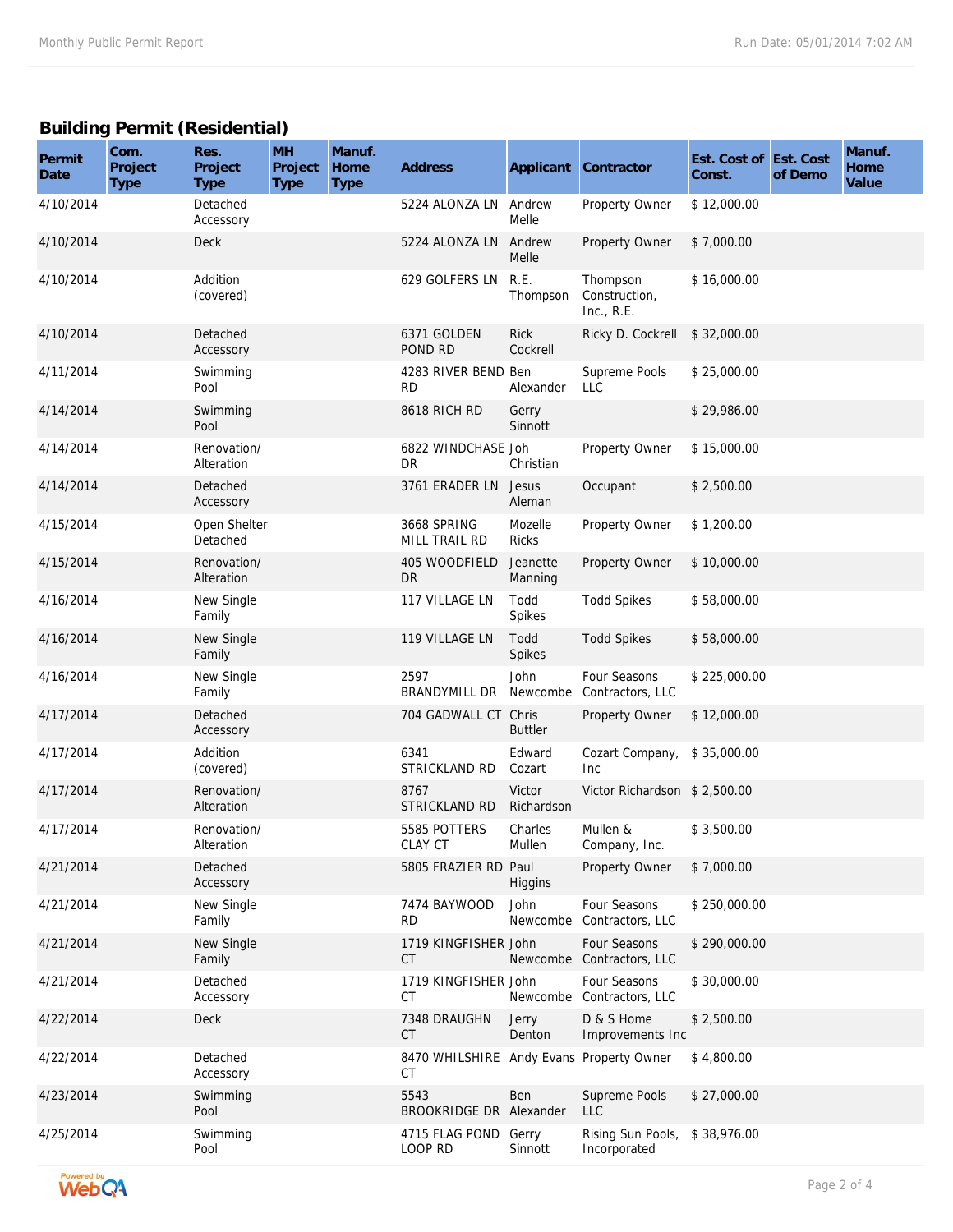# **Building Permit (Residential)**

| Permit<br>Date | Com.<br>Project<br><b>Type</b> | Res.<br>Project<br>Type   | <b>MH</b><br>Project<br><b>Type</b> | Manuf.<br>Home<br><b>Type</b> | <b>Address</b>                                        |                             | Applicant Contractor                       | Est. Cost of Est. Cost<br>Const. | of Demo | Manuf.<br>Home<br>Value |
|----------------|--------------------------------|---------------------------|-------------------------------------|-------------------------------|-------------------------------------------------------|-----------------------------|--------------------------------------------|----------------------------------|---------|-------------------------|
| 4/25/2014      |                                | New Single<br>Family      |                                     |                               | 5809 VANNDALE<br><b>RD</b>                            | Ben Hager                   | Hager<br>Construction &<br>Remodeling, inc | \$265,000.00                     |         |                         |
| 4/25/2014      |                                | Miscellaneou<br>S         |                                     |                               | 2619 W<br><b>CASTALIA RD</b>                          | Michelle<br>Townsend        | Sears Home<br>Improvement<br>Products, Inc | \$10,154.00                      |         |                         |
| 4/28/2014      |                                | Renovation/<br>Alteration |                                     |                               | 2570<br>BRANDYMILL DR                                 | Joe<br>Anthony              | Four Seasons<br>Contractors, LLC           | \$10,000.00                      |         |                         |
| 4/28/2014      |                                | Miscellaneou<br>S         |                                     |                               | 5860<br><b>DAUGHTRIDGE</b><br><b>RD</b>               | Sharon<br>Greer             | B & M Roofing<br>Contractors               | \$13,098.00                      |         |                         |
| 4/28/2014      |                                | New Single<br>Family      |                                     |                               | 4603 JOYNER RD                                        | William C.<br>Joyner        | Property Owner                             | \$20,000.00                      |         |                         |
| 4/28/2014      |                                | New Single<br>Family      |                                     |                               | 7290<br><b>BITTERROOT CT</b>                          | Joe<br>Anthony              | Four Seasons<br>Contractors, LLC           | \$175,000.00                     |         |                         |
| 4/28/2014      |                                | Detached<br>Accessory     |                                     |                               | 11207 OLD<br>SMITHFIELD RD                            | Heath                       | Christopher Property Owner                 | \$4,500.00                       |         |                         |
| 4/28/2014      |                                | New Single<br>Family      |                                     |                               | 11467 ROCKSIDE Erader Mills Erader Mills<br><b>RD</b> |                             |                                            | \$67,000.00                      |         |                         |
| 4/28/2014      |                                | Detached<br>Accessory     |                                     |                               | 2680 TAHOE CT                                         | Demetrius<br><b>Dickens</b> | Property Owner                             | \$4,000.00                       |         |                         |
| 4/28/2014      |                                | Detached<br>Accessory     |                                     |                               | 5274 N HALIFAX<br><b>RD</b>                           | Robert<br>Perry             | Property Owner                             | \$15,000.00                      |         |                         |
| 4/28/2014      |                                | New Single<br>Family      |                                     |                               | 3849 MIDDLETON Joe<br><b>DR</b>                       | Anthony                     | Four Seasons<br>Contractors, LLC           | \$175,000.00                     |         |                         |
| 4/29/2014      |                                | Detached<br>Accessory     |                                     |                               | 506 PARK AVE                                          | Vickie<br>Williams          | Property Owner                             | \$11,000.00                      |         |                         |

### **Manufactured Home Permit**

| Permit<br>Date | Com.<br>Project<br>Type | Res.<br>Project<br><b>Type</b> | <b>MH</b><br>Project<br>Type | Manuf.<br>Home<br><b>Type</b> | Address                              | Applicant                 | Contractor                                        | Est. Cost of Est. Cost<br>Const. | of Demo | Manuf.<br>Home<br>Value |
|----------------|-------------------------|--------------------------------|------------------------------|-------------------------------|--------------------------------------|---------------------------|---------------------------------------------------|----------------------------------|---------|-------------------------|
| 4/3/2014       |                         |                                | <b>HUD</b>                   | Singlewide                    | 8891 ROCK<br><b>RIDGE TRL</b>        | John Shaaf                | Eatmon Mobile<br><b>Home Movers</b>               |                                  |         | \$5,000.00              |
| 4/4/2014       |                         |                                | Modular                      | Off-Frame<br>Modular          | 1237 BENBROOK<br>DR.                 | Wanda<br>Rudd             | Franks Home<br>Place                              |                                  |         | \$132,910.00            |
| 4/10/2014      |                         |                                | <b>HUD</b>                   | Multi-<br>Sectional           | 3409 DALMAR RD Tony Bass             |                           | Harold Lee Person<br>Mobile Home<br><b>Movers</b> |                                  |         | \$49,830.00             |
| 4/14/2014      |                         |                                | <b>HUD</b>                   |                               | Singlewide 10824 US 64A              | Tony<br>Joyner            | L & L Mobile<br>Home Service                      |                                  |         | \$38,843.00             |
| 4/21/2014      |                         |                                | <b>HUD</b>                   |                               | Singlewide 3840 RED OAK<br><b>RD</b> | Kevin C.<br>Strickland    | Jackie Waddell<br>M.Hm. Movers                    |                                  |         | \$16,000.00             |
| 4/25/2014      |                         |                                | <b>HUD</b>                   | Singlewide                    | 9503 EDWARDS<br><b>RD</b>            | Ashley<br>Pendergras<br>S | Eatmon Mobile<br>Home Movers                      |                                  |         | \$12,500.00             |
| 4/29/2014      |                         |                                | <b>HUD</b>                   | Singlewide                    | 4342 TAYLORS<br><b>GIN RD</b>        | Tameka<br>Richardson      | Jackie Waddell<br>M.Hm. Movers                    |                                  |         | \$7,000.00              |